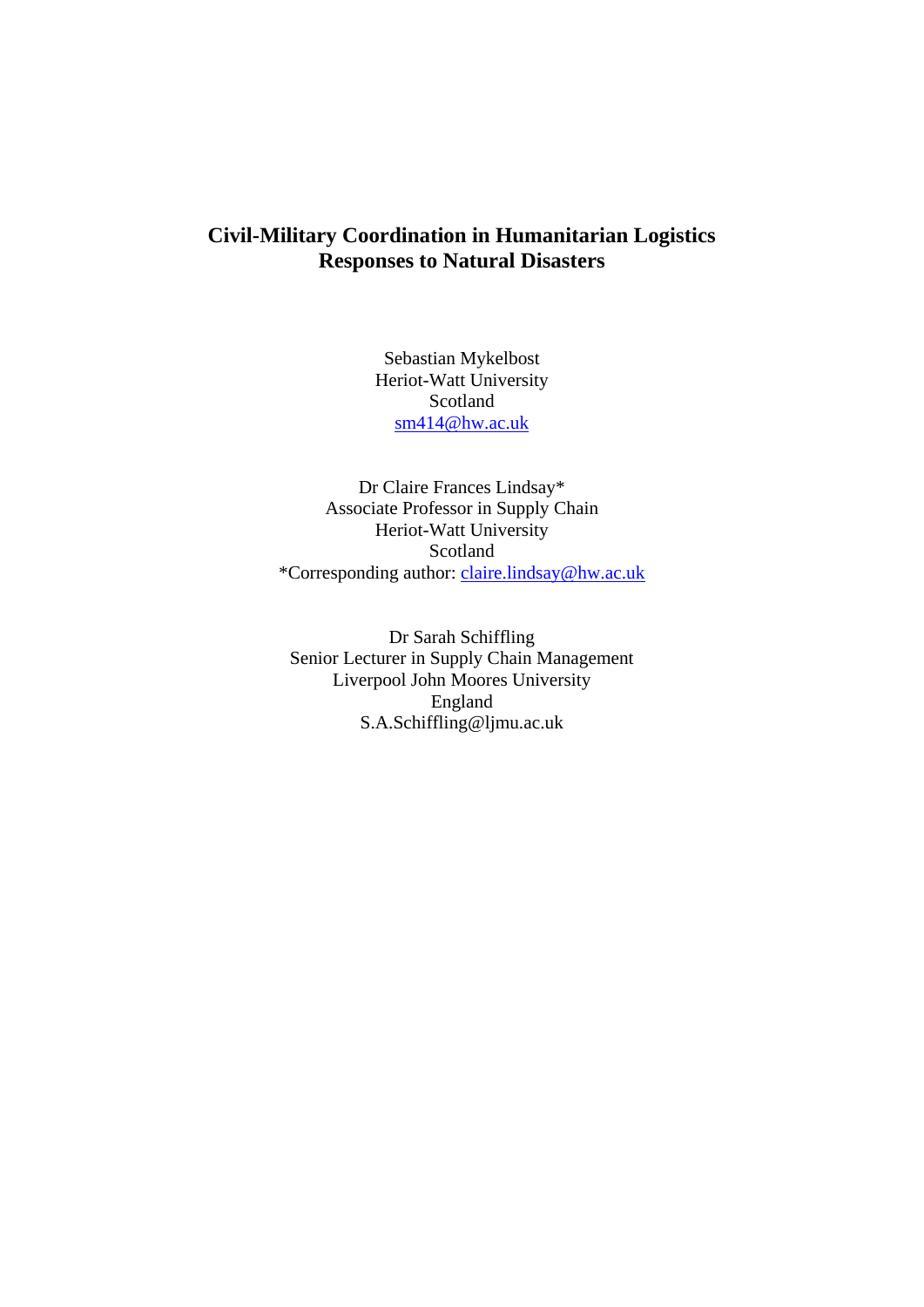# **Civil-Military Coordination in Humanitarian Logistics Responses to Natural Disasters**

This research investigates civil-military coordination (CIMIC) in humanitarian logistics through a study of two natural disasters: the Pakistan Earthquake of 2005 and Typhoon Haiyan in the Philippines in 2013. There is increasing and common military involvement in the humanitarian response to disasters, yet CIMIC remains under researched despite reports of challenges. Analysis of 115 reports over two disasters shows four factors have emerged for consideration including coordination and collaboration among civilian and military actors, the focus considering military capacities, different applications of terminology and the diverse approaches in reporting military assistance provided.

## **Track: 20 Operations, Logistics and Supply Chain Management**

## **Development Paper**

## **Introduction**

Natural disasters claim thousands of lives annually and in 2019 were responsible for the deaths of 23,000 people (*EM-DAT*, 2020a). These disasters are often unpredictable in location and timing, which makes preparation difficult and requires a supply chain response. The management of humanitarian supply chains is recognised as challenging and, according to Wisetjindawat *et al.* (2014), is one of the most complicated operations within the field of logistics, as reduced response time might have a direct impact on the ability to save lives (Campell and Knox, 2018).

When a disaster overwhelms the national capacity to respond, the affected state may request or accept international assistance to meet the required demand, meaning support from foreign military forces might be included (Tatham and Rietjens, 2016). The use of military capabilities in response to natural disasters can be considered controversial due to political and ethical issues (Pettit and Beresford, 2005). Humanitarian and military supply chains, however, often confront the same challenges, such as chaotic environments, a lack of stability, and limited working resources, coupled with harsh working conditions where flexibility is important (Davidson, 2006; Barber, 2013). Military logistics elements are trained to operate within these contexts (Barber, 2013). As a research area, civil-military coordination in natural disasters is in its infancy (Heaslip and Barber, 2014).

The military can support disaster response in three key ways: in the form of direct assistance which supports distribution of goods and services; indirect assistance such as logistics support for moving relief products and staff; and infrastructure support such as facility repair and other general services (OCHA, 2007, p. 7).

Military involvement in relief operations is not a new phenomenon, though there has been an increased contribution from military organisations since the 1990s (Hofmann and Hudson, 2009). The contribution in general is considered positive, but there are criticisms and challenges associated with military involvement. The primary role of the military is to fight wars and defend countries, which is in strong contrast with providing humanitarian assistance (Pettit and Beresford, 2005). Differing agendas and fundamental organisational differences are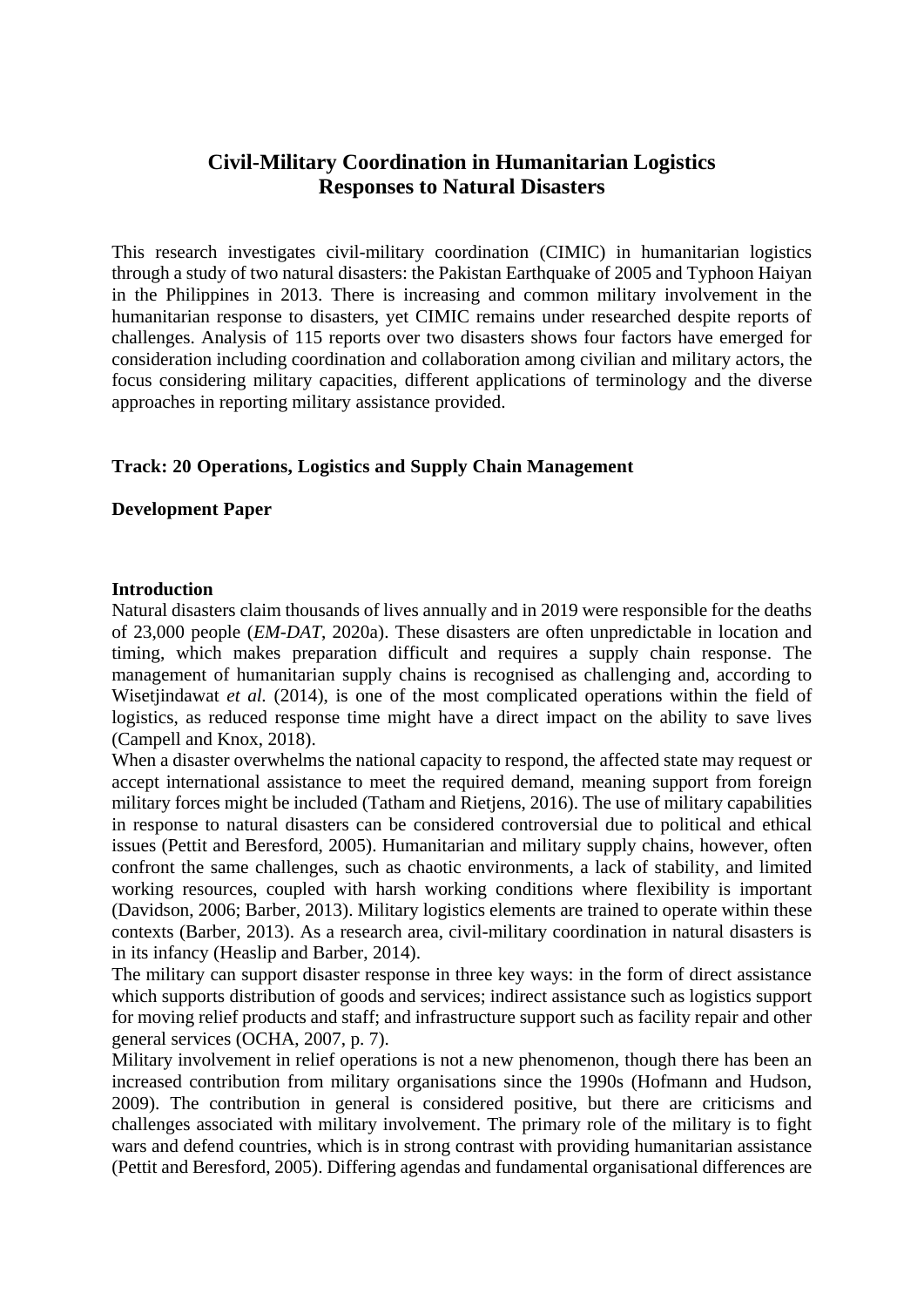according to Heaslip (2012) the main reason why Civil-Military interactions are more difficult than coordination among homogeneous organisations. Coordination amongst civil and military organisations are addressed as potentially the greatest challenge when military forces are deployed to assist crises, but face different cultures and operational concepts in working with civilians (Homan, 2008; Wiharta *et al.*, 2008a). Haugevik and de Carvalho (2007) further discuss the divergent terminologies used, with Heaslip and Barber (2014) recognising the wider impact of language and communication as a barrier to effective civil-military coordination (CIMIC).

## **Purpose**

Consequently, this study will investigate military involvement in natural disasters through an assessment of CIMIC in two widely reported natural disasters; the Pakistan Earthquake (2005) and Typhoon Haiyan (2013). In the response to both natural disasters, there was significant military involvement.

## **Research Approach**

As there are some qualitative explorations of CIMIC, we decided to focus on secondary data reporting to see how CIMIC is reported by both civilian and military actors. Humanitarian organisations annually publish reports regarding their contribution to humanitarian operations and these are freely available on digital sources. Secondary data analysis is considered by Krippendorff (1989) to be one of the most relevant research techniques within the field of social science as content analysis facilitates exploration of other researchers' work and establishes new ways of approaching the data.

In qualitative content analysis, as we employed here, the sampling should be specific, and the coding should come from gaining understanding about the context of the study (White and Marsh, 2006). White and Marsh (2006) further discuss that qualitative content analysis aims to understand the "big picture" of a given phenomenon, and underline that the codes and analysis often emerge from the initial phase where the researcher reads through the data and starts to see patterns, similarities and alternative perspectives in uses of the reporting. This technique was also applied in this study, where one researcher started off with reading and coding all reports to gain an initial understanding of the data, resulting in different codes being generated. After analysing the data, the result is often an in-depth view of the phenomenon researched (White and Marsh, 2006).

Data was sampled from OCHA, NATO and the US Military reporting to gain an in-depth understanding of the military involvement in these disasters. In the Philippines, the US Military had a significant contribution to disaster response. Since the US Military does not publish their situation reports on open sources, data collection for the US Military reporting relies on publications from the US Department of Defence (US DoD). For OCHA, the focus was to analyse situation reports published in the period NATO or the US Military assisted in the disasters, together with annual reports from 2005, 2006, 2013 and 2014. Annual reports from two periods are included as both disasters happened in the autumn, and continued over to the next year's reporting period. All reports from OCHA have been collected from Reliefweb, which is a service provided by OCHA. All reports and publications from the above mentioned sources are included from the date of the disaster to the redeployment, for both OCHA, NATO and the US Military. Tables 1 and 2 show the secondary data that was analysed for both disasters.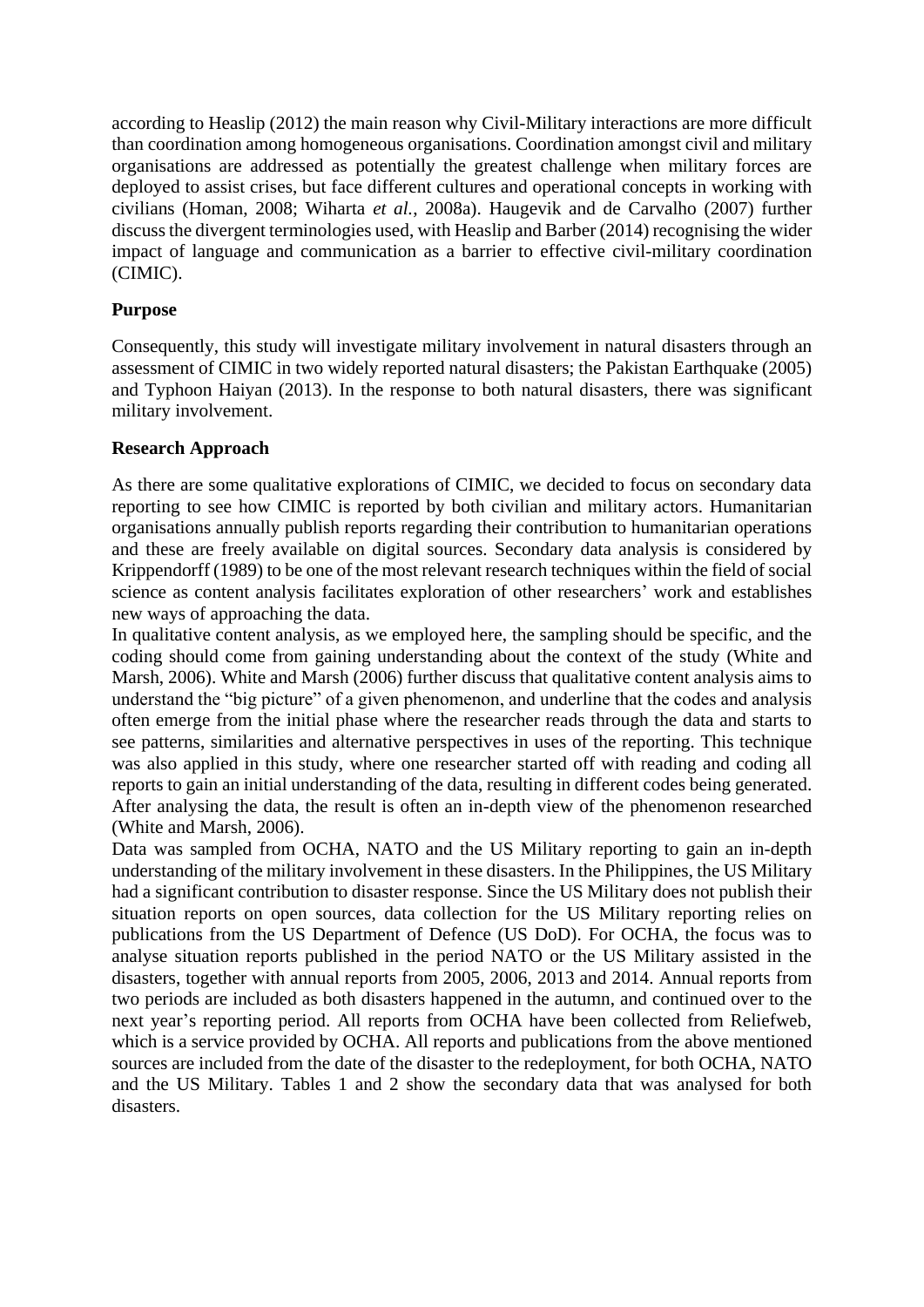#### *Table 1 - Data collection: Pakistan Earthquake (2005)*

|                   |                                                     | <b>NATO</b> | <b>NATO</b> | Total number of |
|-------------------|-----------------------------------------------------|-------------|-------------|-----------------|
| 08.10.05-01.02.06 | <b>OCHA Situation reports   OCHA Annual reports</b> | reports     | webpage     | reports         |
| Pakistan 2005     | 35                                                  |             |             |                 |

*Table 2 - Data collection: Typhoon Haiyan, Philippines (2013)*

|                         |    | <b>US DoD</b> | <b>US Military</b> | Total number of |
|-------------------------|----|---------------|--------------------|-----------------|
| 08.11.13-01.12.13       |    |               | report             | reports         |
| <b>Philippines 2013</b> | 20 |               |                    | 54              |

In addition to the secondary sources already noted, the Oslo Guidelines were included throughout the analysis, as these documents define how CIMIC should be conducted.

#### **Findings**

In 2005, a devastating earthquake hit Pakistan resulting in over 73,000 deaths and over 3.5 million people were left homeless. In response to this disaster, over 200 organisations were involved in the relief work, including the Government of Pakistan, UN, EU, NGO's and NATO (OCHA, 2005a). Eight years later, in 2013, Typhoon Haiyan hit the Philippines, resulting in the death of more than 6,000 people, and over four million people were left homeless. Following secondary data analysis of reports on these disasters, four factors have emerged for consideration including coordination and collaboration amongst civilian and military actors, the focus on military capacities, different use of terminology and the contrasting approaches in reporting regarding the military assistance provided.

Reports on the crisis in Pakistan mention that there are challenges in CIMIC but specifics of these challenges are not provided. When investigating military involvement in Pakistan and the Philippines, the focus regarding coordination and collaboration among stakeholders is not clearly defined. General statements on coordination and collaboration appear in reports but lack details of what this meant in practice during the humanitarian response. There are consistencies in contributions not being recognised which highlights issues in the clarity of reporting. In both cases analysed, the military contribution is under-communicated when considering 'civil' elements of reporting, which might influence the level of coordination and collaboration over time. Military reports (NATO and US DoD) provide details of the capacity of the military to respond in key areas (transport provided, supplies delivered and evacuation of those affected) but this is not detailed in civil reporting. Specific contributions appear in NATO reports, e.g. NATO EADRCC (2005c, p. 1) states in report number 15, that NATO *"in close cooperation with all parties involved has airlifted more than a 1,000 (thousand) tons of emergency relief goods to Pakistan earthquake survivors".* Yet in civil reporting specific examples are lacking and a brief statement on military response appears: *"In Pakistan, the military was well-positioned to respond, and United Nations coordination ensured that the military were granted access to politically and militarily sensitive areas, such as Pakistanadministered Kashmir – where prior to the earthquake, access had been tightly controlled"* (OCHA, 2006, p. 37).

Language and communication has been recognised as a barrier (Heaslip and Barber, 2014) and this was evident in assessing the data. Direct assistance is underplayed and instead reports often refer to indirect assistance if reviewing civil reporting whereas military reporting will articulate incidences of both direct and indirect assistance. It emerged from analysis of reports, that civil and military actors use different terminology, which again might negatively influence the collaboration between the different stakeholders and potentially compromise operations. Cooperation is highlighted in both civilian and military guidelines as the highest level of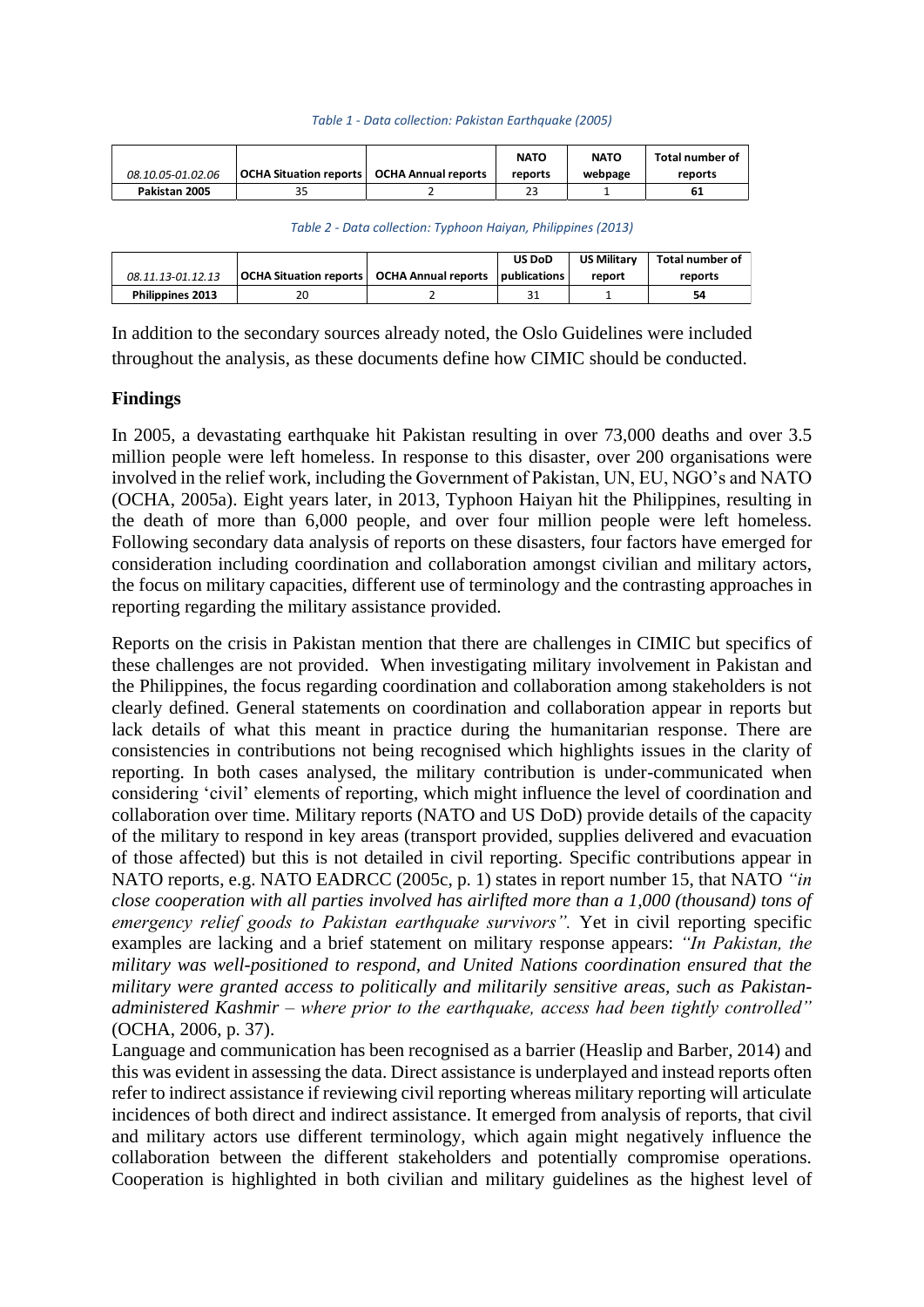interaction, but the Oslo Guideline (OCHA, 2007) does not provide information regarding the meaning of the term.

### **Relevance/contribution**

The frequency and severity of natural disasters continue to increase and even with the Covid-19 pandemic, civil and military coordination has been required. Although there are challenges recognised with CIMIC, the infancy of this research base and the increase in reporting means there is scope to use secondary sources to identify where there are issues in reporting and language use which can affect coordination and communication during humanitarian crises. This means frameworks can be developed and consistently applied to improve CIMIC.

#### **References**

Barber, E. (2013) 'Military involvement in humanitarian supply chains, in Kovács, G. and Spens, K. (eds)', in *Supply Chain Management: Concepts, Methodologies, Tools and Applications*. IGI Global, pp. 1371–1392.

Campell, L. and Knox, P. (2018) 'Making operational decisions in humanitarian response: A literature review'. London: Alnappaper. doi: 10.13140/RG.2.2.22634.82883 (Accessed: 1 June 2020).

Davidson, A. L. (2006) *Key Performance Indicators in Humanitarian Logistics*. MSc Thesis, Massachusetts Institute of Technology. Available at:

https://dspace.mit.edu/bitstream/handle/1721.1/35540/72823316-

MIT.pdf?sequence=2&isAllowed=y

*EM-DAT* (2020a) *Database*. Available at: https://public.emdat.be/data (Accessed: 5 June 2020).

Haugevik, K. M. and de Carvalho, B. (2007) 'Civil-Military Cooperation in multinational and interagency operations', *Security in Practice*, 2, pp. 1-25.

Heaslip, G. (2012) 'Challenges of civil military cooperation / coordination in humanitarian relief', in Kovács, G. and Spens, K. (ed) *Relief Supply Chain Management for Disasters: Humanitarian, Aid and Emergency Logistics*, pp. 147–172.

Heaslip, G. and Barber, E. (2014) 'Using the military in disaster relief: systemising challenges and opportunities', *Journal of Humanitarian Logistics and Supply Chain Management*, 4(1), pp. 60–81.

Hofmann, C.-A. and Hudson, L. (2009) 'Military responses to natural disasters: last resort or inevitable trend?', *Humanitarian Exchange Magazine*, (44), pp. 29–31.

Homan, K. (2008) 'Military Support to Civilian Authorities', *NATO's 2008 Civil Protection Committee Seminar: Civil-Military Cooperation and Interaction*. Sibenik, Croatia, 1-2 October. Available at:

[https://www.clingendael.org/sites/default/files/pdfs/20081000\\_cscp\\_art\\_homan\\_armex.pd](https://www.clingendael.org/sites/default/files/pdfs/20081000_cscp_art_homan_armex.pd)

Krippendorff, K. (1989) 'Content Analysis', in Barnouw, E., Gerbner, G., Schramm, W., Worth, T.L., & Gross, L*.*(ed) *The International Encyclopedia of Communication*. New York: Oxford University Press, pp. 404–407.

OCHA (2007) *Oslo Guidelines: Guideline on the Use of Foreign Military and Civil Defence Assets in Disaster Relief*. Available at:

https://www.unocha.org/sites/unocha/files/OSLO Guidelines Rev 1.1 - Nov 07\_0.pdf (Accessed: 1 June 2020).

Pettit, S. J. and Beresford, A. K. C. (2005) 'Emergency relief logistics: an evaluation of military, non-military and composite response models', *International Journal of Logistics Research and Applications*. Informa UK Limited, 8(4), pp. 313–331.

Tatham, P. and Rietjens, S. B. (2016) 'Integrated disaster relief logistics: A stepping stone towards viable civil-military networks?', *Disasters*, 40(1), pp. 7–25.